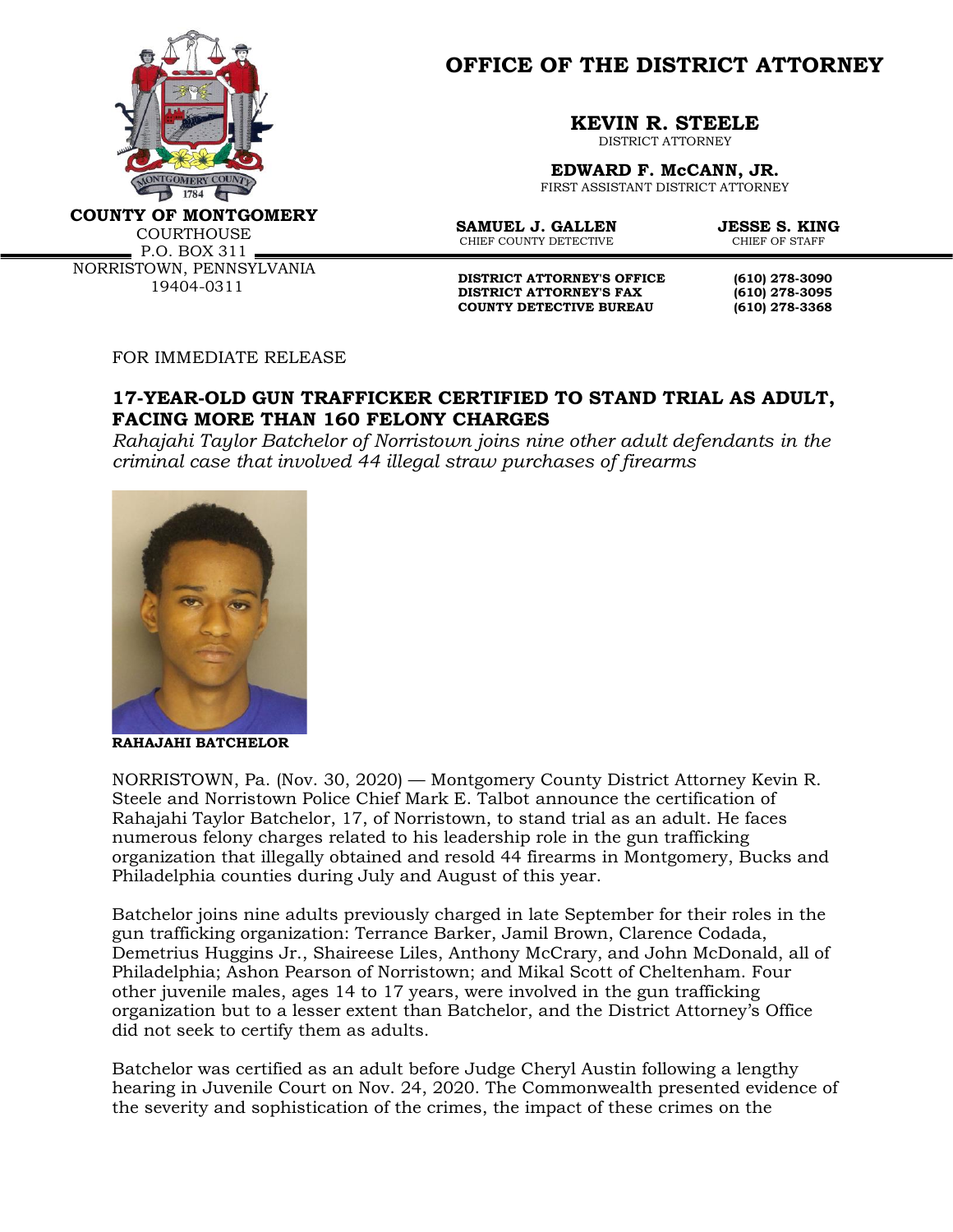community of Norristown as well as the entire Philadelphia region and the defendant's prior contact with law enforcement. The defendant faces 166 felony counts of Corrupt Organization, Conspiracy, Dealing in the Proceeds of Unlawful Activities, Illegal Sale or Transfer of Firearms and Criminal Use of a Communications Facility, as well as 21 misdemeanor counts of Possession of a Firearm by a Minor.

The investigation began on Aug. 9, 2020, when Montgomery County Detectives were routinely reviewing paperwork related to multiple gun purchases by individuals and noted McCrary's high number of guns purchased from federally licensed dealers. The next day, on Aug. 10, 2020, Norristown Police responded to Suburban Community Hospital for a report of a gunshot victim, which was Batchelor. The Norristown Police investigation determined that Batchelor had accidentally shot himself in his arm inside a his family's residence on Green Street in Norristown. Inside the residence, police found two gun boxes that had been purchased on the day of the shooting by McCrary, who is Batchelor's cousin but does not live at the residence. Neither gun had been reported stolen, indicating possible "straw purchases."

A "straw purchase" is when a person with a clean background purchases firearms specifically on behalf of another person to conceal the true ownership of the firearm*.* Persons who are unable to legally purchase a firearm would include convicted felons, domestic violence misdemeanants, juveniles and mentally ill individuals.

From there, law enforcement began investigating McCrary's firearms purchases both through the Electronic Record of Sale (EROS) system and through hard copies of ATF and Pennsylvania State Police forms at gun stores. They found that he had been buying an alarming number of firearms from firearms stores in Montgomery, Bucks and Philadelphia counties, sometimes visiting more than one gun store in a day and buying multiple firearms at the same time, often including multiple purchases of the same make and model of gun. The ensuing investigation used surveillance, cell phone analysis, review of federal firearms forms and EROS, social media analysis, search warrants, interviews and other methods of investigation to uncover the participants of the gun trafficking organization. Of the 44 firearms that were found to be straw purchases for the organization, only nine have been recovered by police to date.

"This 17-year-old was one of the ringleaders that orchestrated the straw purchases of 44 firearms by three adults and then illegally sold those firearms to people who could not legally buy firearms for themselves. This defendant, along with his coconspirators, has done a tremendous amount of damage to the safety of our community here in Montgomery County and in the greater southeastern Pennsylvania region," said DA Steele.

The investigation was led by the Montgomery County Detective Bureau's Violent Crime Unit (VCU) and the Norristown Police Department with assistance from the Pennsylvania Office of the Attorney General's Gun Violence Task Force, the FBI's Bucks and Montgomery County Safe Streets Task Force, United States Marshals, Cheltenham Township Police Department, Abington Township Police Department, Philadelphia Police Department, Pennsylvania State Police, Warminster Township Police Department, Bensalem Police Department and the Bureau of Alcohol, Tobacco, Firearms and Explosives (ATF).

Detectives from the Montgomery County Detective Bureau and Norristown Police Department are still pursuing the recovery of the other 35 guns. Anyone with